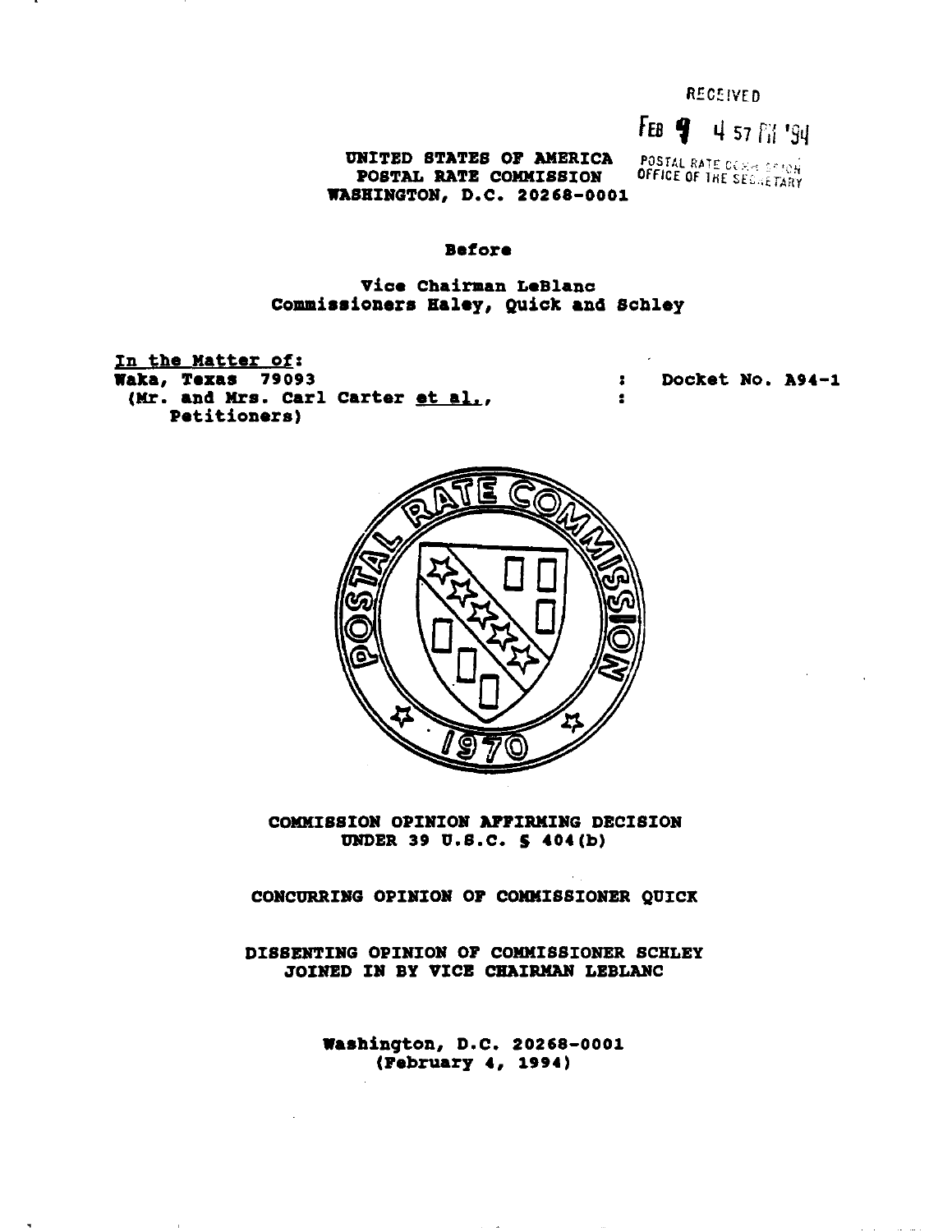#### **I. Introduction and Summary**

This opinion is issued pursuant to section 404(b) of the Postal Reorganization Act [39 U.S.C. § 404(b)]. On October 8. 1993, the Commission received an appeal letter from Mr. and Mrs. Carl Carter concerning the Postal Service's decision to consolidate the Waka, Texas, post office and replace it with <sup>a</sup> contractor-operated "community post office." Consistent with our practice, the commission established Docket No. A94-1 for review of the Postal Service's record. The Commission has received additional letters opposing the Postal Service's decision from Susan H. Johnson, Martin Gauby, Edna Scroggs, Sandra S. Drake, Michael L. V. Ladd, Maurine Stinson and LaVerne Arnold. Mr. and Mrs. Carter filed <sup>a</sup> Participant statement, signed by over <sup>50</sup> people, on October 2S, 1993. The Postal Service filed its "Comments" on December 2, 1993.

We affirm the Postal Service's decision to consolidate the Waka, Texas, post Office. As explained in greater detail below, we find, after considering section 404(b) of the Act and the applicable regulations, that the record shows the Postal Service acted within the statutory guidelines in making its decision.

### **II. Commission Review**

#### **A. Summary of the Postal Service's Determination**

The Postal Service has decided to consolidate the Waka post office by substituting a contractor-operated "community post office" under the administration of the Perryton, Texas, post office located 16 miles away. The Postal Service promises that the community post office will provide the same number of hours of service as the current office. Final Determination at 1. The community post office will provide all the retail services now available at Waka, other than permit and meter mailings. There are no permit<sup>1</sup> or meter users at the Waka office.

<sup>A</sup> number of residents indicated on their questionnaires that they use the Waka post office for permit mailings.  $E, q_{\perp}$ , Record Items Nos. 1S-10a, 1S-19b and 1S-22b. However, it appears that they are talking about receiving mailings which have been sent under a permit, a service the community post office will continue. The Postal service may wish to consider modifying its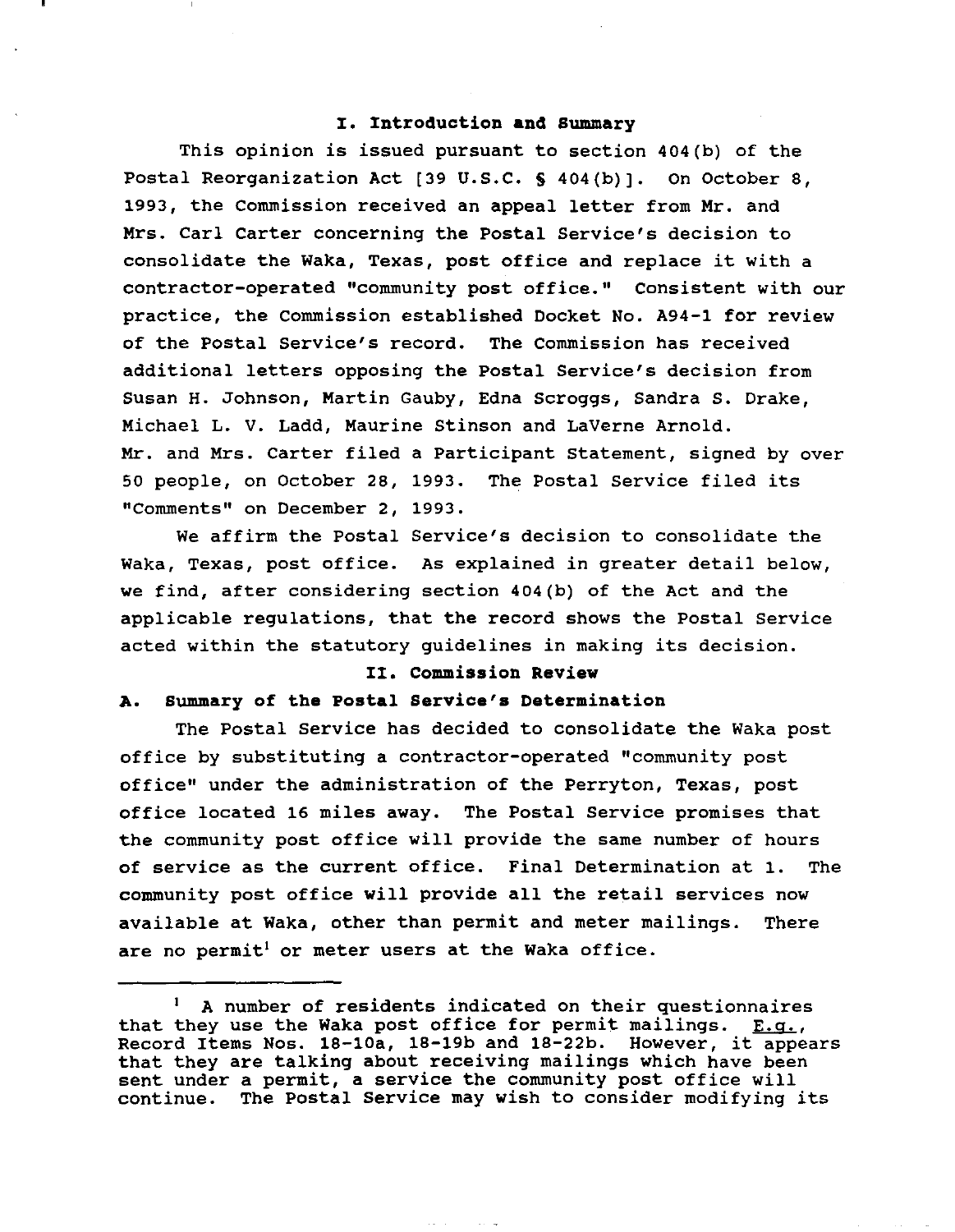Docket No.  $A94-1$  - 2 -

The Waka post office is now open <sup>24</sup> hours per week. Fifty customers rent post office boxes. The average number of daily retail transactions is seven. On average, the Waka post office receives 212 pieces of mail daily and dispatches 51. In fiscal 1991, the office had receipts of \$6,038. The annual cost of operating the Waka post office after appointing <sup>a</sup> new postmaster is estimated to be \$16,577. The annual cost for the community post office is estimated to be \$9,000. Final Determination at 6. The nearest alternative post office, five miles away at Farnsworth, provides 47 hours of window service per week. The perryton post office, which will administer the contract for the community post office, provides  $37\frac{1}{2}$  hours of window service per week. Both Farnsworth and Perryton have post office boxes for rent.

Waka is <sup>a</sup> small community in northern Texas. Waka has one church. There are three businesses serving the needs of the agriculture industry in Waka and the surrounding area. Waka has <sup>a</sup> local volunteer fire department. The people in the Waka community rely on the bulletin board in the post office for information of local concern, especially notices of upcoming community activities. See Proposal at 4.

# **B. Procedural Requirements: 39 U.S.C. S 404(b)**

The procedural requirements for providing notice of the Postal Service's intention to consolidate <sup>a</sup> post office and an opportunity for public comment are found at section 404(b) of the Act as well as section 113.2 of the Domestic Mail Manual.<sup>2</sup> On March 10, 1992, the Postal Service sent questionnaires to the customers of the Waka post office. The Postal Service received twelve replies. The Postal service held <sup>a</sup> community meeting on

questionnaire to clarify that it is asking whether the local customers have permits which they use to make bulk mailings.

2 when the Postal Service issued its July 1, 1993, ed.<br>of the Domestic Mail Manual, it put this section in what it termed the Transition Book to the Domestic Mail Manual.When the Postal Service issued its July **1,** 1993, edition

 $\sim$  0.000  $\sim$  0.000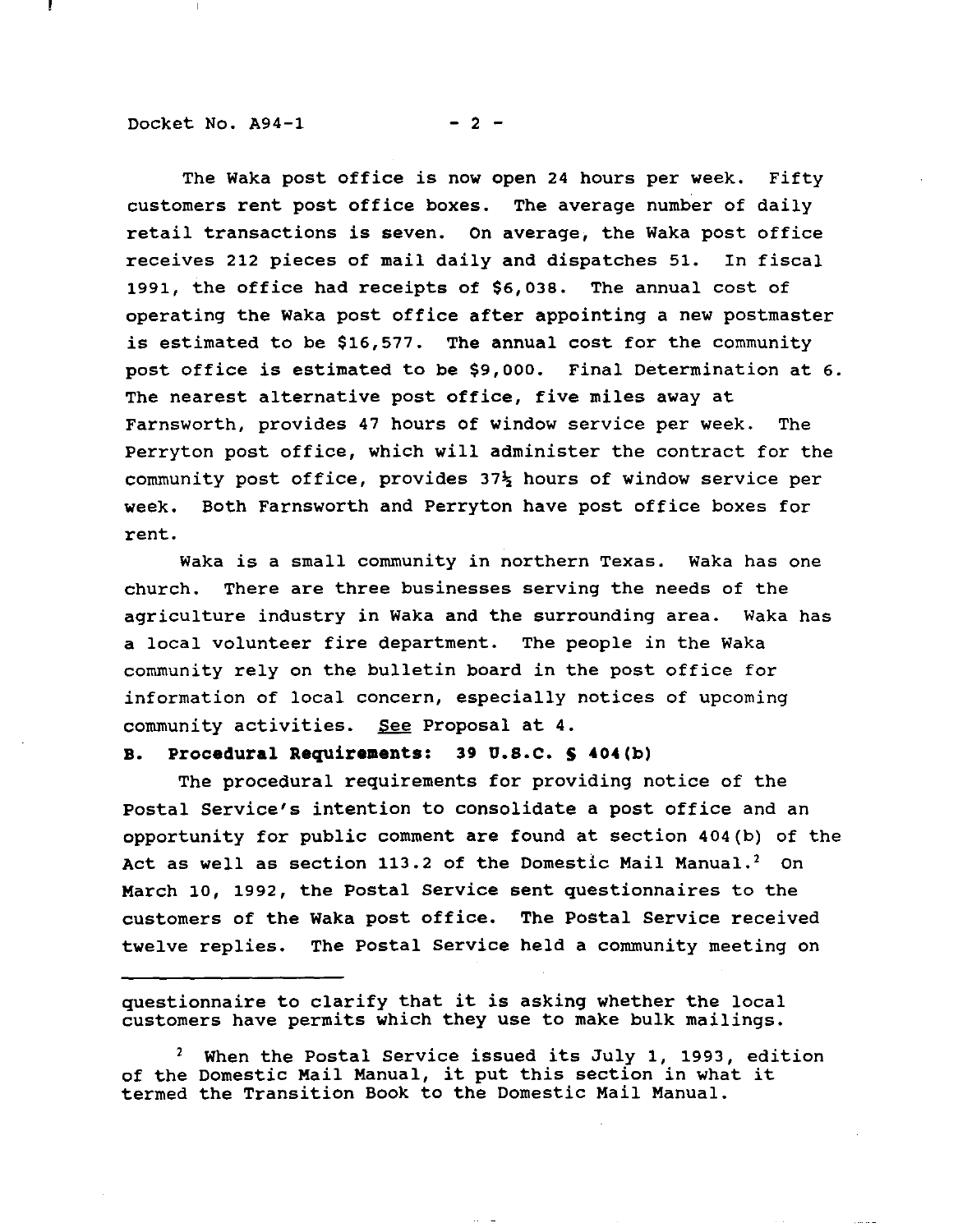$Docket No. A94-1$  - 3 -

March 16, 1992. Nine residents attended the meeting. On June 22, 1992, the Postal Service posted the consolidation proposal at the Waka and Perryton post offices. Eight comments were received. The Final Determination was posted on November 1, 1993.

The Petitioners have raised no complaints regarding the Postal Service's actions with respect to following the procedure established in its regulations. Having reviewed the Administrative Record before us for consistency with the governing law and requlations, we find no reversible error.

**C. Substantive criteria to be Considered by the Postal Service betore Consolidating a Post ottice: 39** U.S.C. **S 404(b)**

When making <sup>a</sup> decision to consolidate <sup>a</sup> post office, the Postal Service must follow the procedure which affords patrons the opportunity to present their opinions. Additionally, the Postal Service must consider four specific factors (as well as any others deemed necessary): effect on community, effect on employees, whether a maximum degree of effective and reqular postal services will be provided, and economic savings. In our review, we examine the Postal Service's consideration of each statutory criterion and determine whether the Service made the required findings concerning each factor, and whether those findings are supported by substantial evidence in the record and are otherwise in accordance with the requirements of the Act.

# **1. Specitic Issues Raised**

### **a. Replacement Service to be Provided**

One of the Petitioners' arguments rests on the assumption that <sup>a</sup> community post office cannot provide the same services or play the same role in the lives of the Waka residents as the current office. In their participant Statement, Mr. and Mrs. Carter claim that the post office is the only means of reaching all the people in the community. Ms. Johnson states that walking to the post office and socializing with the other customers there is an important part of the life of the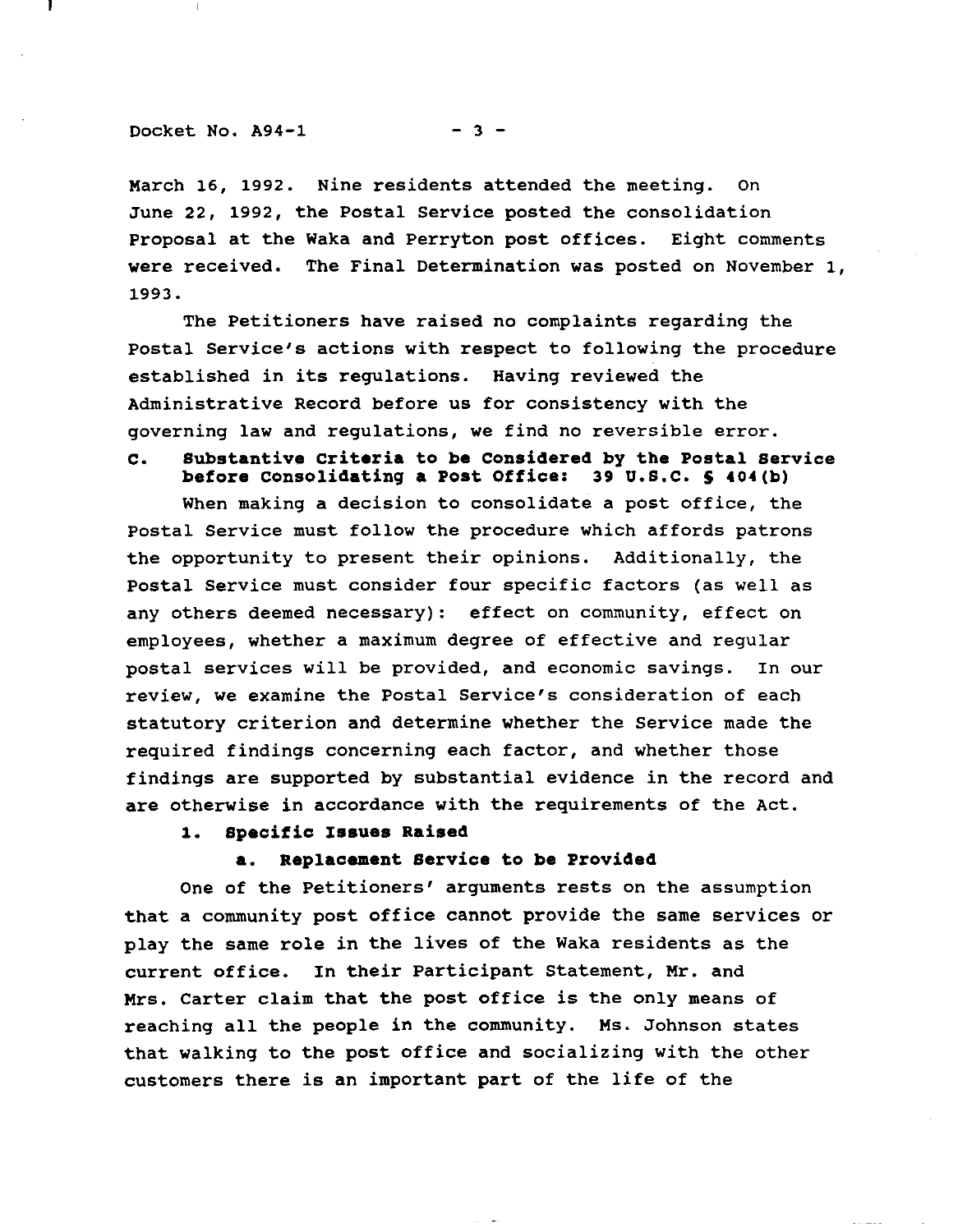#### Docket No.  $A94-1$  - 4 -

community. The pastor of the Waka Church of the Brethren says that his church and the District Office of the church would be harmed by any reduction in postal service. Ms. Arnold, Ms. Stinson and Ms. scroggs all emphasize their satisfaction with the current office, and state their preference that it be left as is. Other Petitioners speak of the businesses' reliance on the post office.

In its Comments, at 4, the Postal Service emphasizes the similarity in the operation of the community post office. It will offer all the postal services now used by the Waka customers. The community post office should also be able to take over the role of the current post office in the overall life of the Waka community. Id. at 8.

The record supports the Postal Service's finding that a community post office should be able to provide both the postal and non-postal services of the present Waka post office. In addition to providing the postal services now used by the residents, the community post office will provide space for the posting of notices as well as function as a gathering point within the community. Final Determination at 5-6.

The record indicates that the residents should experience very little change following the consolidation. The Postal service has promised that the community post office will have the same number of hours of service as the current facility. Final Determination at 1. The schedule of the carrier serving Waka will not change, and the community will continue to enjoy the same early delivery of mail as at present. (Mail is received at 7:30 am and dispatched at noon.) Record Item No. 11. Additionally, there is <sup>a</sup> very good chance that the residents will continue to receive their postal services at the same location. The Postal Service has identified the building now leased to house the Waka post office as the only location currently suitable for the community post office. Id. See also Record Item No. 17.

 $\ddot{\phantom{a}}$  . The maximum case of  $\ddot{\phantom{a}}$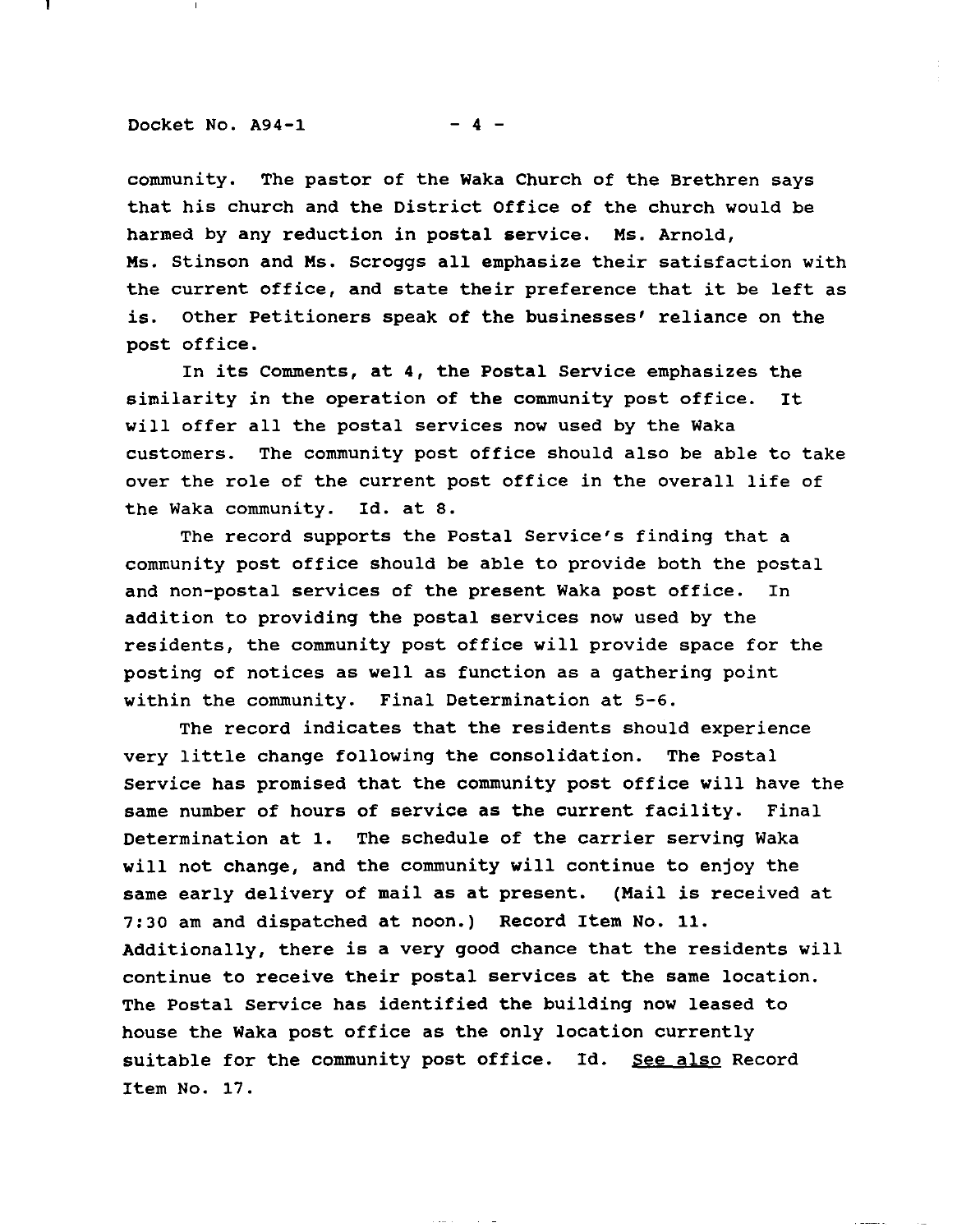Docket No.  $A94-1$  - 5 -

The Petitioners' statements of support for the present arrangement can be seen as <sup>a</sup> tribute to the quality of service provided in this small community. With the affirmance of its decision, the Postal Service has been given the opportunity to prove that the community post office can provide the quality service the Waka residents are accustomed to.

**b. Possibility of Closinq the community Post Office** Ms. Drake is concerned that the consolidation is simply <sup>a</sup> step toward closing the office at <sup>a</sup> later date. She compares consistency of providing service using postal employees with uncertainty in replacing contracts as they expire. Mr. Ladd says he does not know of any dependable person interested in obtaining a contract to operate the Waka community post office. He fears that, without the Postal Service's assurance and backing, service will deteriorate.

In its Comments, at 5-6, the Postal Service says that the consolidation will not result in the residents receiving less than the maximum degree of regular and effective postal services required by the statute. The Postal Service emphasizes that the contractor will be held to the same standards as the current Officer-in-Charge. To provide assurance that the contractor will provide the level of service agreed to, <sup>a</sup> bond is required. with regard to closing the community post office, the Postal Service says the record contains nothing to suggest that possibility. The Postal Service adds that it would not close the office without proper justification, and the approval of the Vice President, Customer Services, would be required. Id. at 7.

We are accepting the Postal Service's findings on this point, after considering the serious issues raised by the Petitioners. We share the Petitioners' concern that the Postal Service might later decide to close the community post office. The Commission has rUled that such <sup>a</sup> closing does fall within the scope of section 404(b). If the Postal Service should later decide to close the community post office, Waka residents could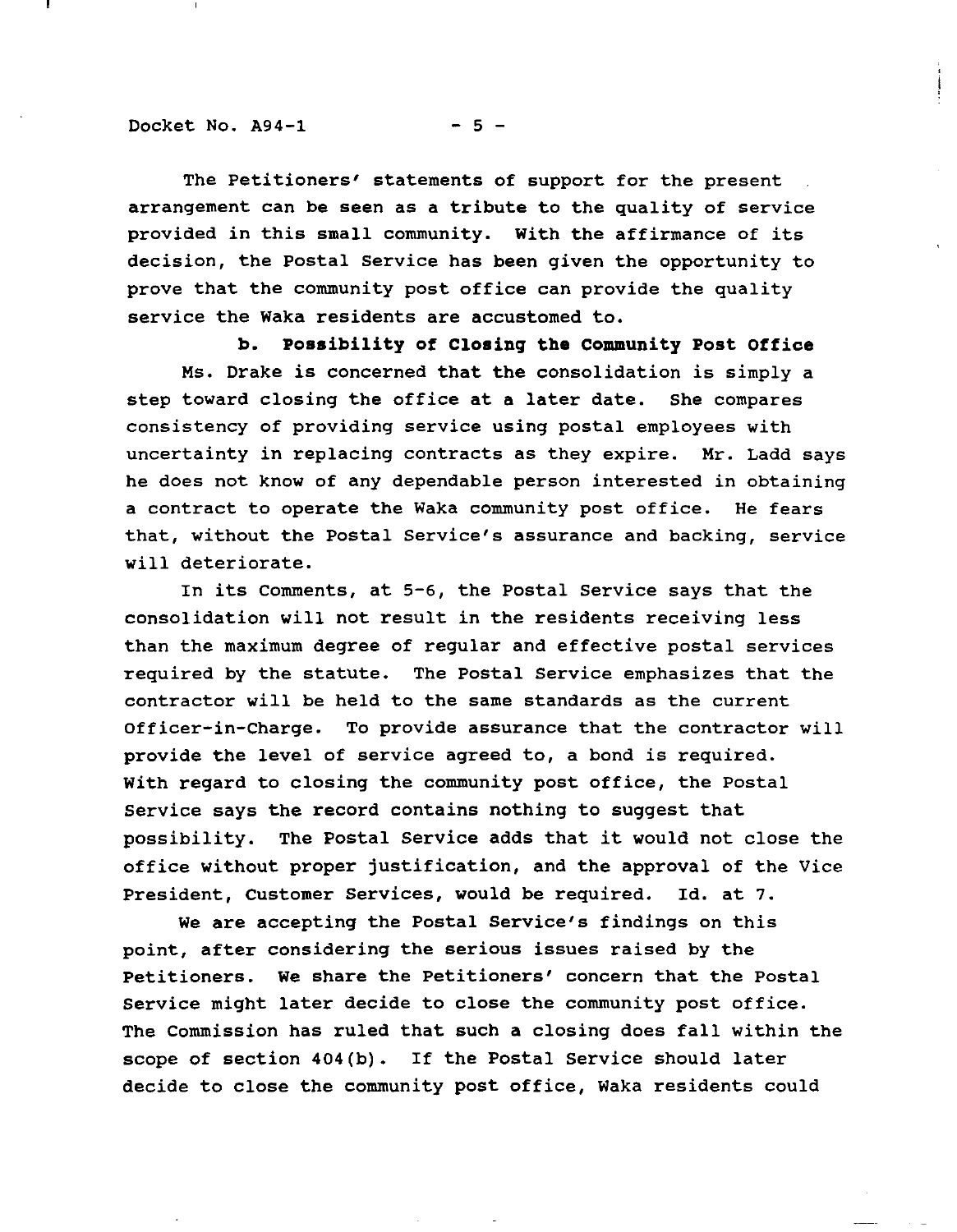Docket No.  $A94-1$  - 6 -

appeal that decision to the Commission. However, we have no assurances from the Postal Service that it would accept the Commission's jurisdiction.

In this case, we are not requiring such assurances before affirming the Postal Service's determination. As the Postal Service points out, the record contains no suggestion that the Postal Service has any intention of closing the Waka community post office at some time in the future. The Discontinuance Coordinator has stated in the record that the number of customers in Waka warrant the retention of a community post office. Record Item No. 14. Our record does not indicate that this circumstance might be changing; that is, that the population might be diminishing. To the contrary, both Ms. Johnson and Mr. Gauby point to growth.

We recognize the concern that is raised by the perception of instability in the structure of community post offices. Although it might be easier to substitute one postal employee for another than one contractor for another, the contract does call for notice before cancellation, which allows time to obtain another contract. If <sup>a</sup> sudden change of circumstance prevents the contractor from continuing to operate the office, there is no indication that the Postal Service cannot provide service with a postal employee until a new contract is signed.

With regard to Mr. Ladd's statement that he does not know any qualified person who wants the contract, we note that at least three residents have expressed interest in it.<sup>3</sup> The record does not address the qualifications of these individuals. However, we see no reason to agree with Mr. Ladd that a qualified person cannot be found in Waka. After being trained by the Postal service, the contractor will remain under the administration and supervision of the postmaster in Perryton. That continuing involvement should provide the assurance and

<sup>3</sup> Record Items Nos. 18-5b, 18-12b, 18-14b.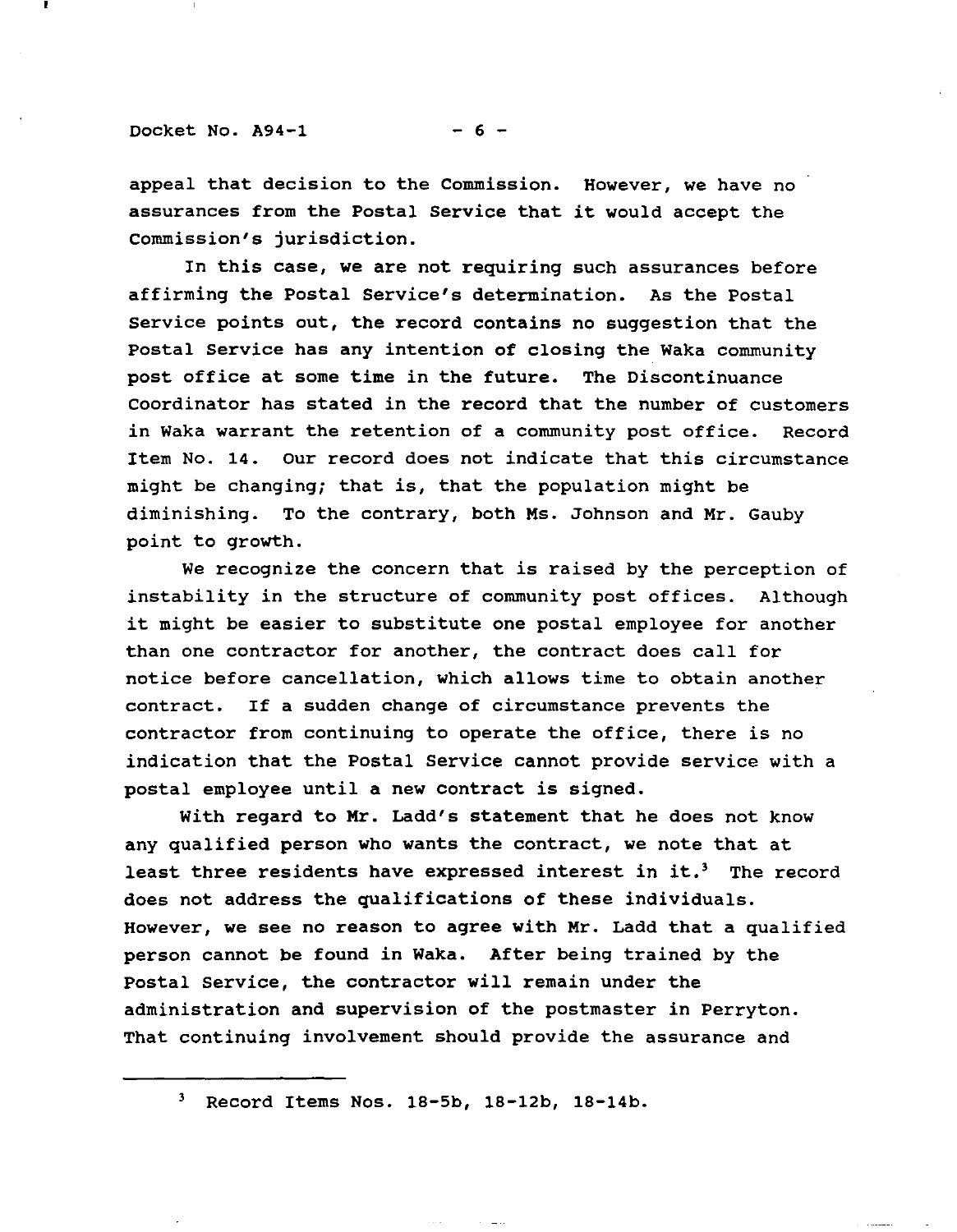#### Docket No.  $A94-1$  - 7 -

backing from the Postal Service that Mr. Ladd says is necessary to keep service from deteriorating.

### **c. Economic savings**

In their appeal letter, Mr. and Mrs. Carter assert that the costs for the Waka post office are not high, compared with those for "outrageous things" bought by the Postal service and government agencies. Ms. Scroggs argues that the consolidation will not save much money, and the Postal Service would do better to cut waste in other areas. The Postal Service states that economic savings were properly included in its decisionmaking. It agrees with Ms. Scroggs it should pursue efforts to reduce costs and increase efficiency, using methods in addition to the change in the operation of the retail facility serving Waka. However, the Postal Service emphasizes that the conversion to <sup>a</sup> community post office in Waka is an opportunity to save money in the specific situation under consideration. Comments at 9-10.

Having reviewed the record, we find that the Postal Service stayed within the statutory guidelines with regard to the consideration of economic savings from converting the Waka post office into a community post office. The Petitioners are correct that the present arrangement in Waka is not <sup>a</sup> costly operation. However, the statute permits the Postal Service to assess the amount it can save by consolidating <sup>a</sup> post office, and to use that factor as <sup>a</sup> consideration in the decisionmaking. Although the Petitioners may be correct that the Postal Service could economize in other areas, that fact does not detract from its decision to rely on the savings from the conversion as one factor in its decision to serve Waka with <sup>a</sup> community post office.

### **2. Effect on BIIIployees and "Other Factors"**

The Petitioners have raised no specific issues regarding the Postal Service's findings and conclusions concerning the effect on employees and "other factors" criteria in the statute [section 404(b) (2) (B) and (E)). Having reviewed the Postal Service's findings and conclusions regarding these matters, we find them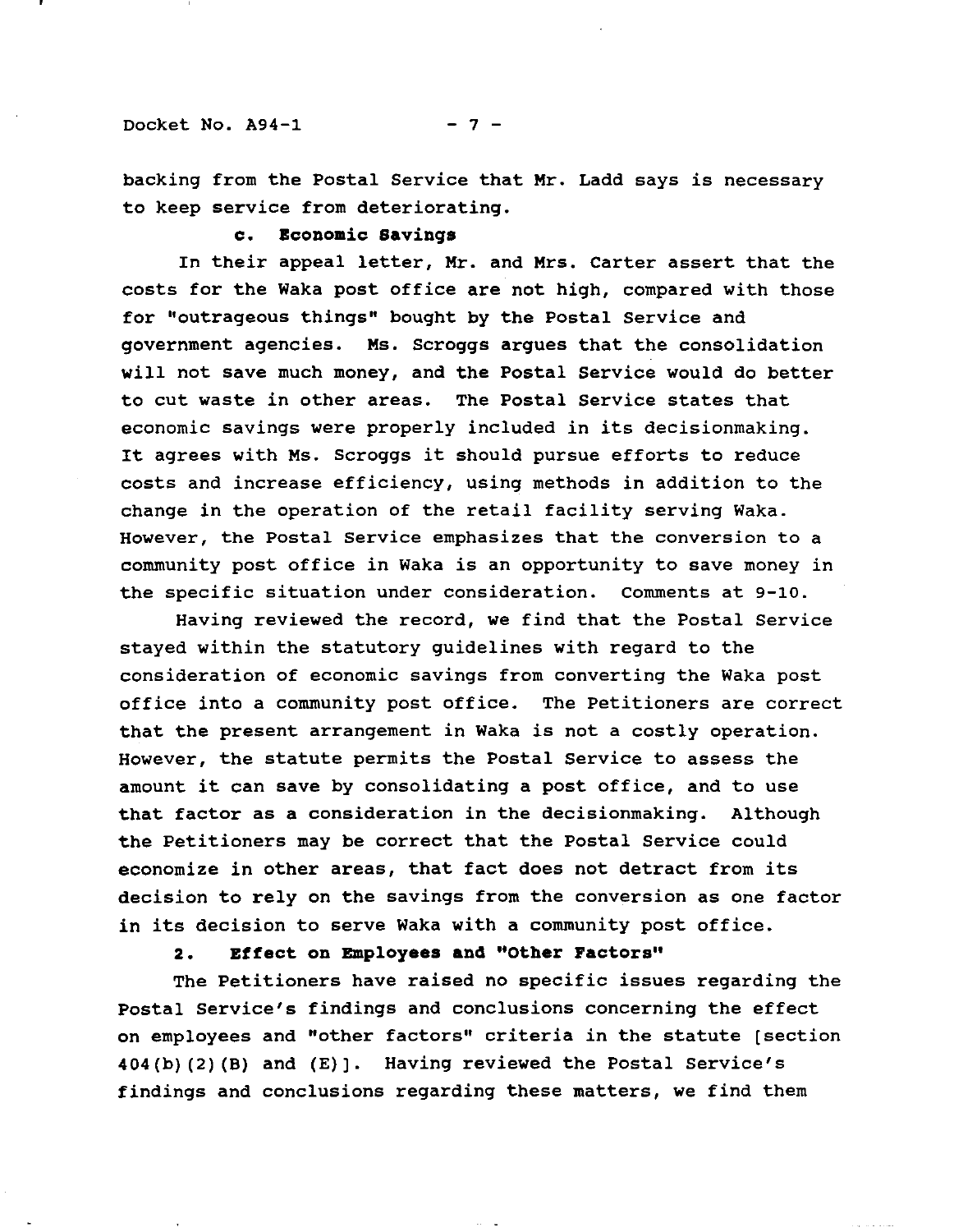Docket No.  $A94-1$  - 8 -

consistent with the statute and with the Postal Service's own regulations. We therefore affirm the Postal Service's treatment of these factors on the basis of the discussion in the record.

## **III. Conclusion**

For the reasons described above, we find that the determination to consolidate the waka, Texas, post office meets the standards of <sup>39</sup> U.S.C. <sup>S</sup> 404(b), and it is therefore affirmed.

By the Commission. (SEAL)

Learles L. Clapp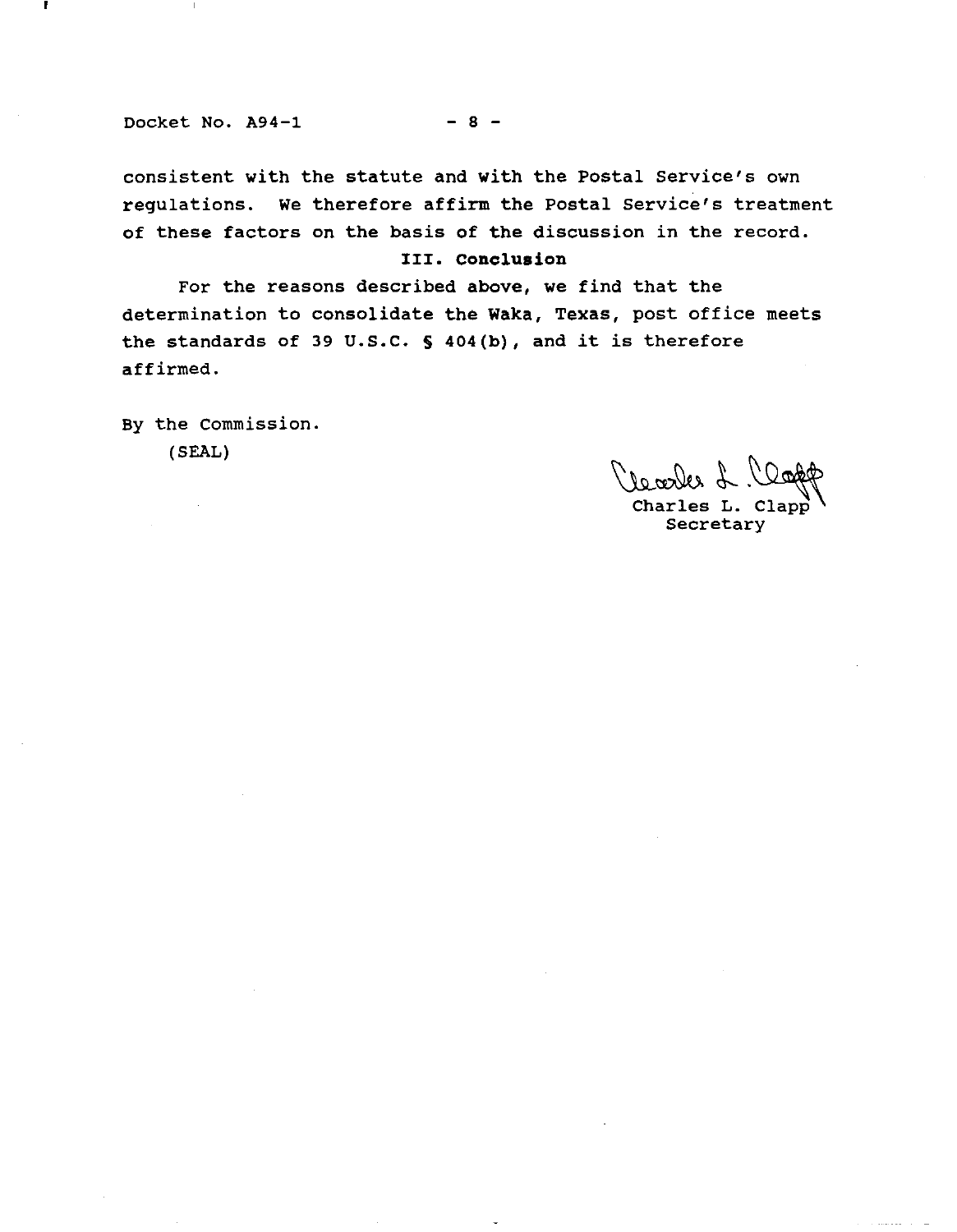#### CONCURRING OPINION OF COMMISSIONER QUICK

I agree with the concerns expressed by my colleagues in their dissent to this decision. They raise <sup>a</sup> serious issue which should be addressed, and remedied, by the Postal Service. In my view the Postal Service followed its procedures and considered the factors set forth in <sup>39</sup> U.S.C. S 404(b), as previously interpreted by the Commission, before deciding to consolidate the Waka, Texas, post office. However, <sup>I</sup> will review subsequent appeals of Postal Service decisions to consolidate post offices and establish <sup>a</sup> community post office carefully, to assure that the Postal Service either recognizes that § 404(b) applies to community post offices, or that other factors clearly outweigh the impact of losing uncontested rights of appeal.

He Elward Chuch fr.

Commissioner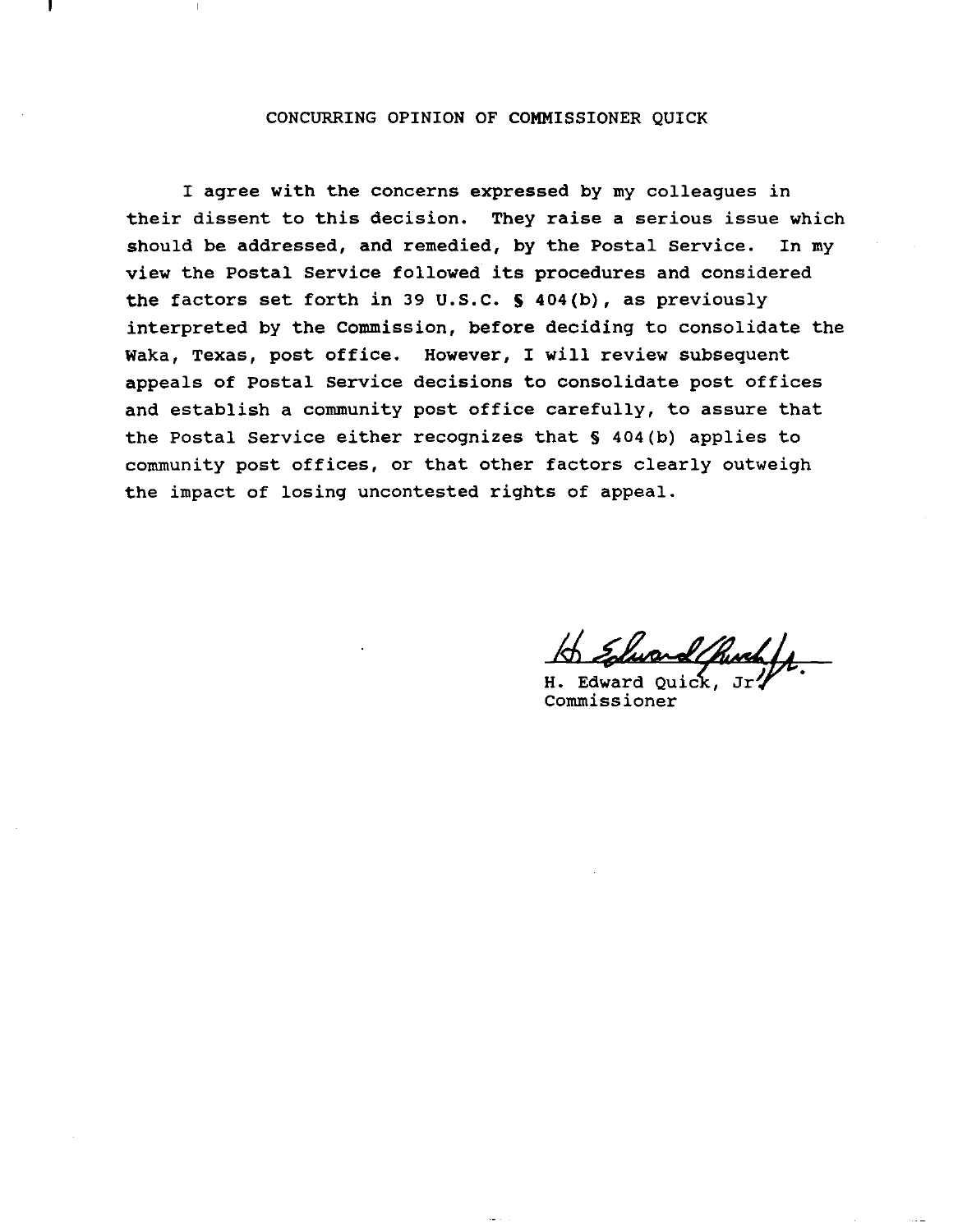## DISSENTING OPINION OF COMMISSIONER SCHLEY, JOINED IN BY VICE CHAIRMAN LEBLANC

The Commission takes its responsibilities with regard to appeals of Postal Service decisions to close a post office very seriously. Congress intended that we should. The appeal process through the Commission is the only manner in which citizens affected by the closing of a post office can make their views known and protect their post office and mail service. The Commission's role is basically to insure that the U.S. Postal Service has complied with the letter and spirit of the law regarding the closing of post offices. We all recognize that when population shifts, and a post office is no longer needed, prudent management dictates that it should be closed.

In the case of the appeal for waka, Texas, the case is somewhat less burdensome, both to the residents and the Commission, because the Postal Service intends to replace the current post office with a contract facility, or community post office, rather than eliminating it altogether. Nevertheless, the citizens of Waka have raised legitimate issues which the Postal Service should understand will be taken into consideration in future appeals. One is the financial savings from closing this office are de minimis, and the Postal Service has other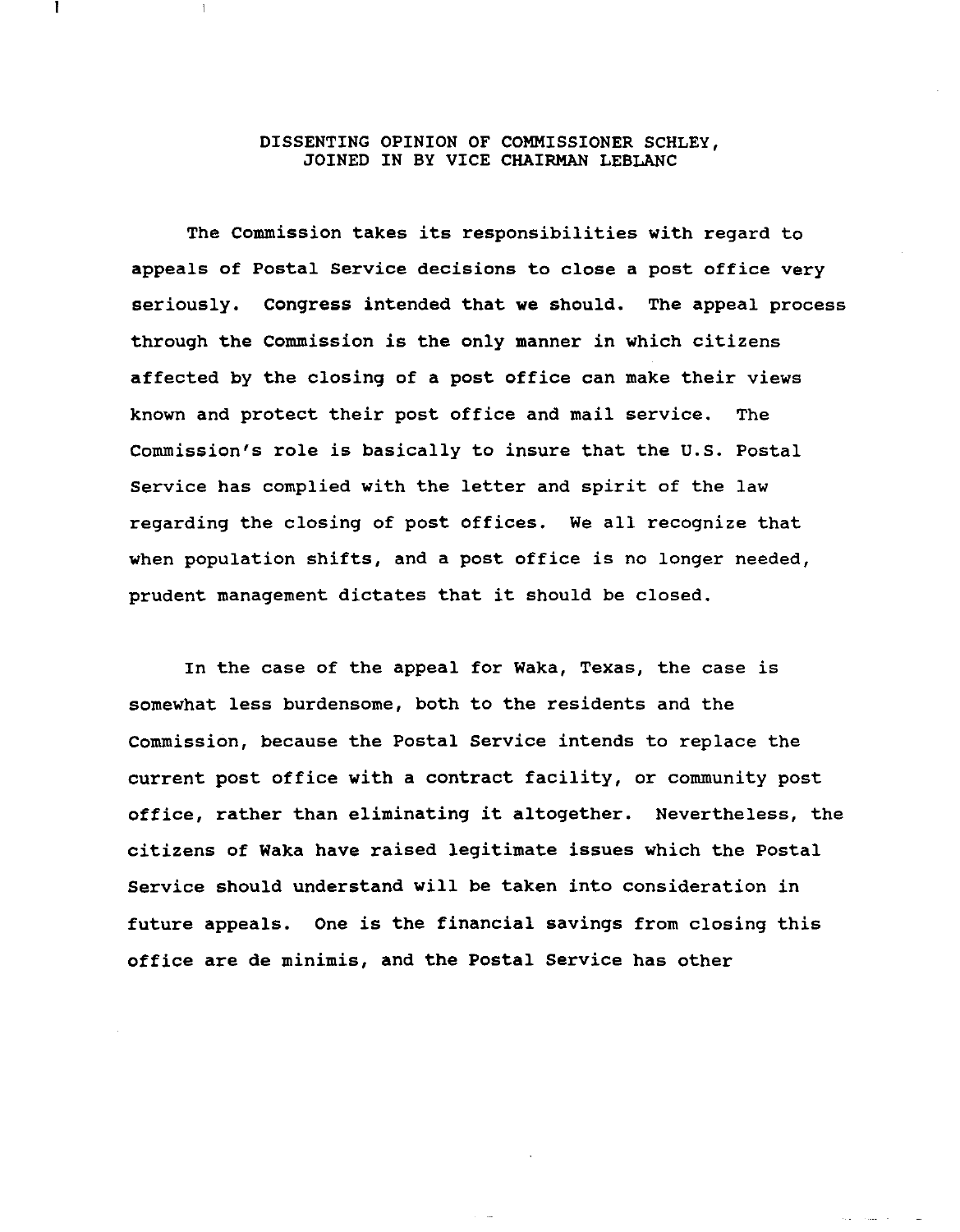opportunities to save significantly more by prudent management. <sup>4</sup> No one could seriously challenge that argument.

A second, far more important concern expressed by some residents is that they have no assurances that in the future the Postal Service will not close the contract office. The commission agrees with this concern, and views it as the fundamental issue in this case. The Commission's long-standing interpretation of the law is that patrons have the right to appeal through the U.S. Postal Rate Commission the closing of a contract office. We are not talking about when <sup>a</sup> contract might be terminated because of a problem with the contractor, but rather when <sup>a</sup> contract for <sup>a</sup> community post office is terminated with no intention to find another contractor. Indeed, legislation was introduced in the 102nd Congress to clarify that portion of the law by requiring the Rate Commission to also consider appeals from the closing of contract offices. <sup>A</sup> brief history may be in order on this point.

In 1976, Congress amended the Postal Reorganization Act to provide patrons of post offices an avenue of appeal of Postal Service decisions to close or consolidate that office. The appeal procedure, particularly, is <sup>a</sup> protection to citizens living in the rural areas of our country. Since 1970, when the

 $\frac{1}{2}$  and  $\frac{1}{2}$ 

The Postal Service has projected that closing this office would enable it to save \$7,500 per year. Final Determination at 6.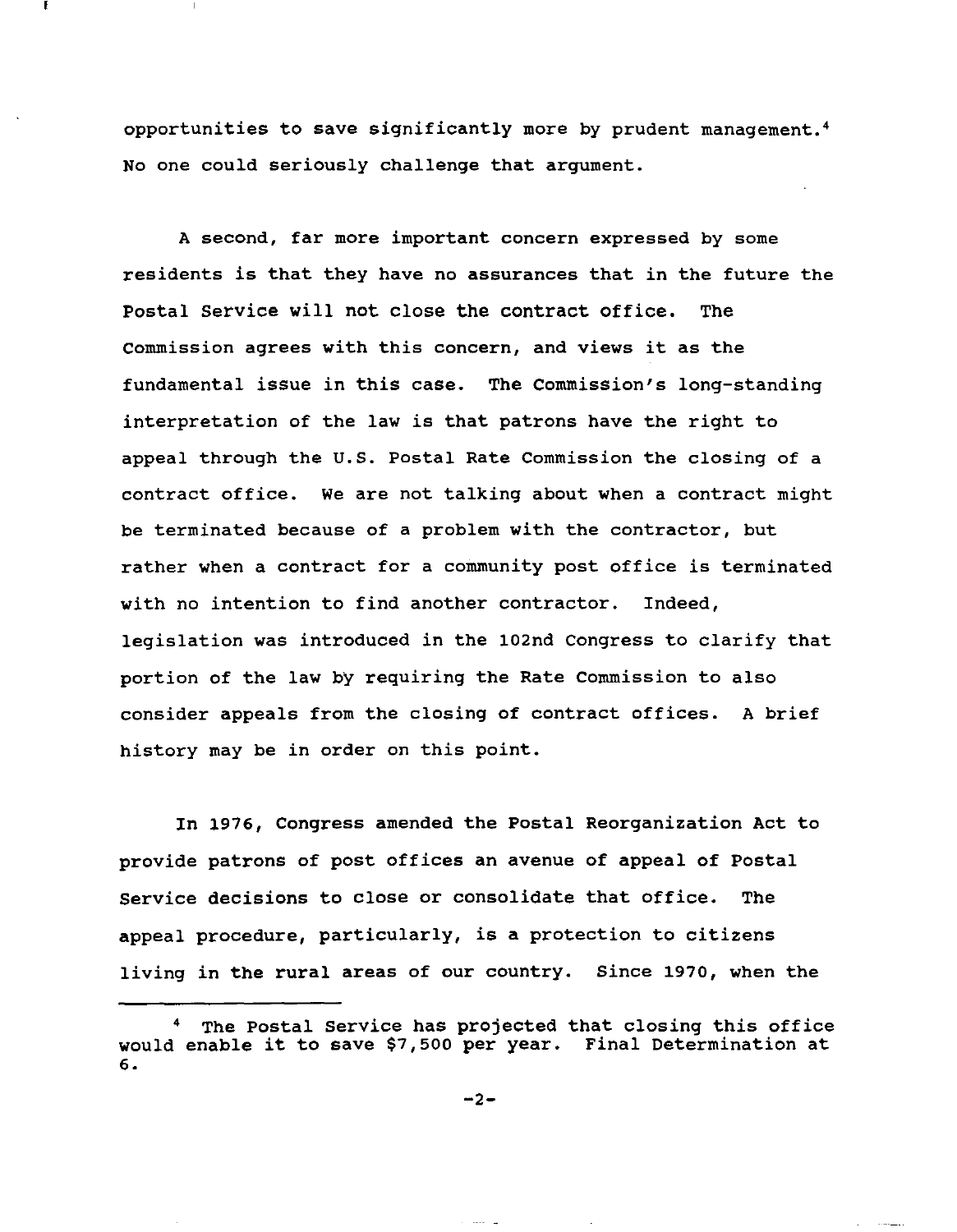Postal Reorganization Act originally passed, § 101(b) of title 39, united states Code specifically has stated:

> The Postal Service shall provide a maximum degree of effective and regular postal services to rural areas, communities, and small towns where post offices are not self-sustaining. No small post office shall be closed solely for operating at <sup>a</sup> deficit, it being the specific intent of the Congress that effective postal services be insured to residents of both urban and rural communities.

In 1976 congress felt that this section did not provide enough protection to the pUblic after monitoring six years' actions of the Postal Service. The 1976 amendments to the Act added § 404(b) which provided an appeal to the Postal Rate Commission, and established criteria and procedures for the Postal Service to follow. One of the five criteria, listed in subsection (2) (C) **is,**

> whether such closing or consolidation is consistent with the policy of the Government, as stated in section 101(b) of this title, that the Postal Service shall provide a maximum degree of effective and regular postal services

> > $-3-$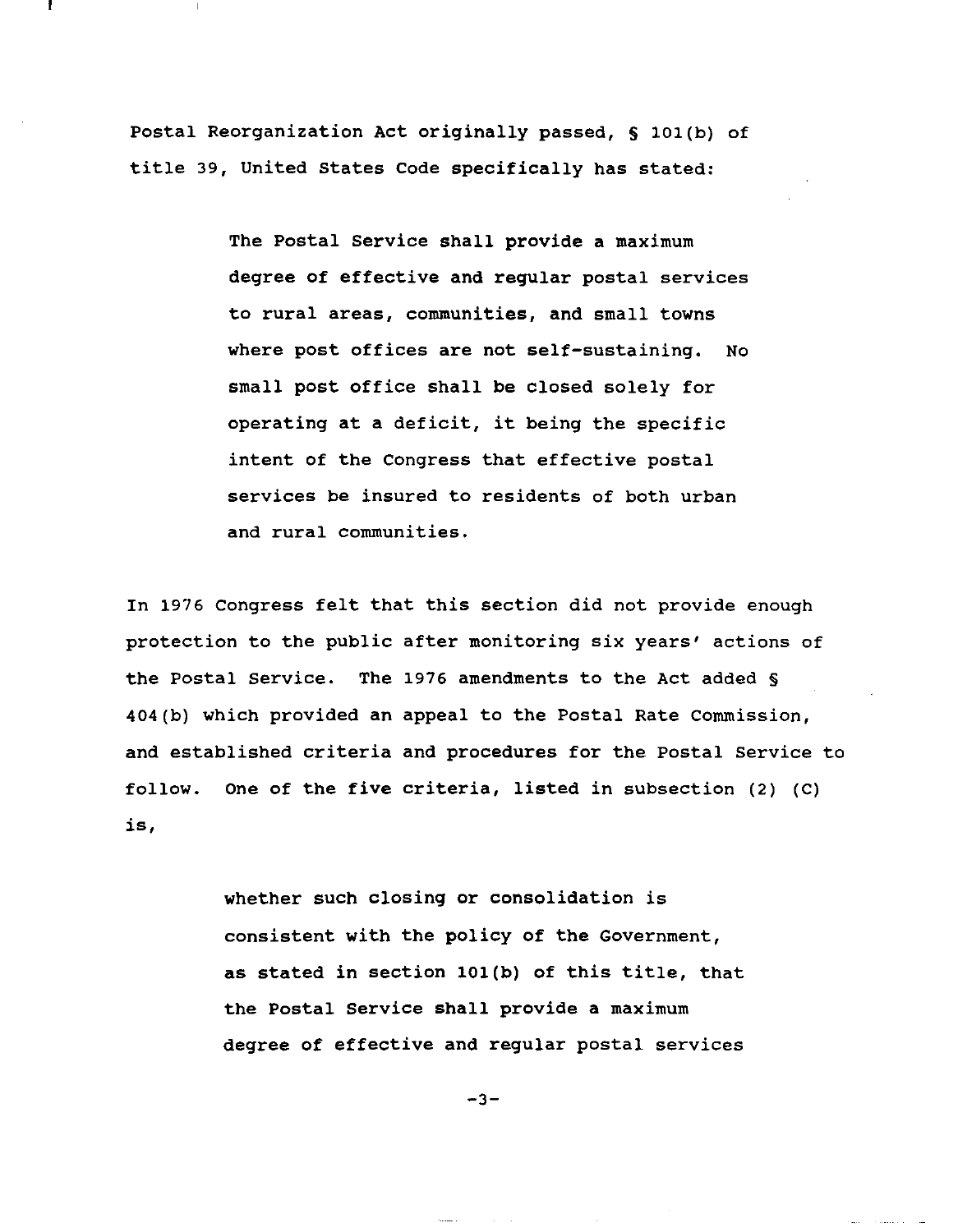to rural areas, communities, and small towns where post offices are not self-sustaining;

The Postal Service contends that these procedures and this Government policy do not apply to community post offices, and it applies S 404(b) procedures only to "independent post offices" as defined by the Postal Service. The Postal Rate Commission has consistently interpreted § 404(b) to apply to community post offices **when they are the sole source of postal services to a community.** See generally Commission Opinion Remanding Determination for Further Consideration, Docket No. A83-30 (Knob Fork, WV) January 18, 1984 at 2-10.

This leaves this commission with a dilemma. Often the Postal Service proposes to consolidate a small rural post office with another and to replace the small office with a community post office, <sup>a</sup> retail outlet run by a postal contractor. The Postal Service claims that the citizens will be offered virtually identical services, and suggests that it will carefully consider any subsequent decisions to close that office. The Postal Service argument overlooks the fact that under its limited definition of "post office" the patrons of a community post office no longer have the protection of § 404(b). Those patrons are left with the provisions of the pre-1976 law **which Congress found was inadequate to protect citizens from the actions of the Postal Service.**

-4-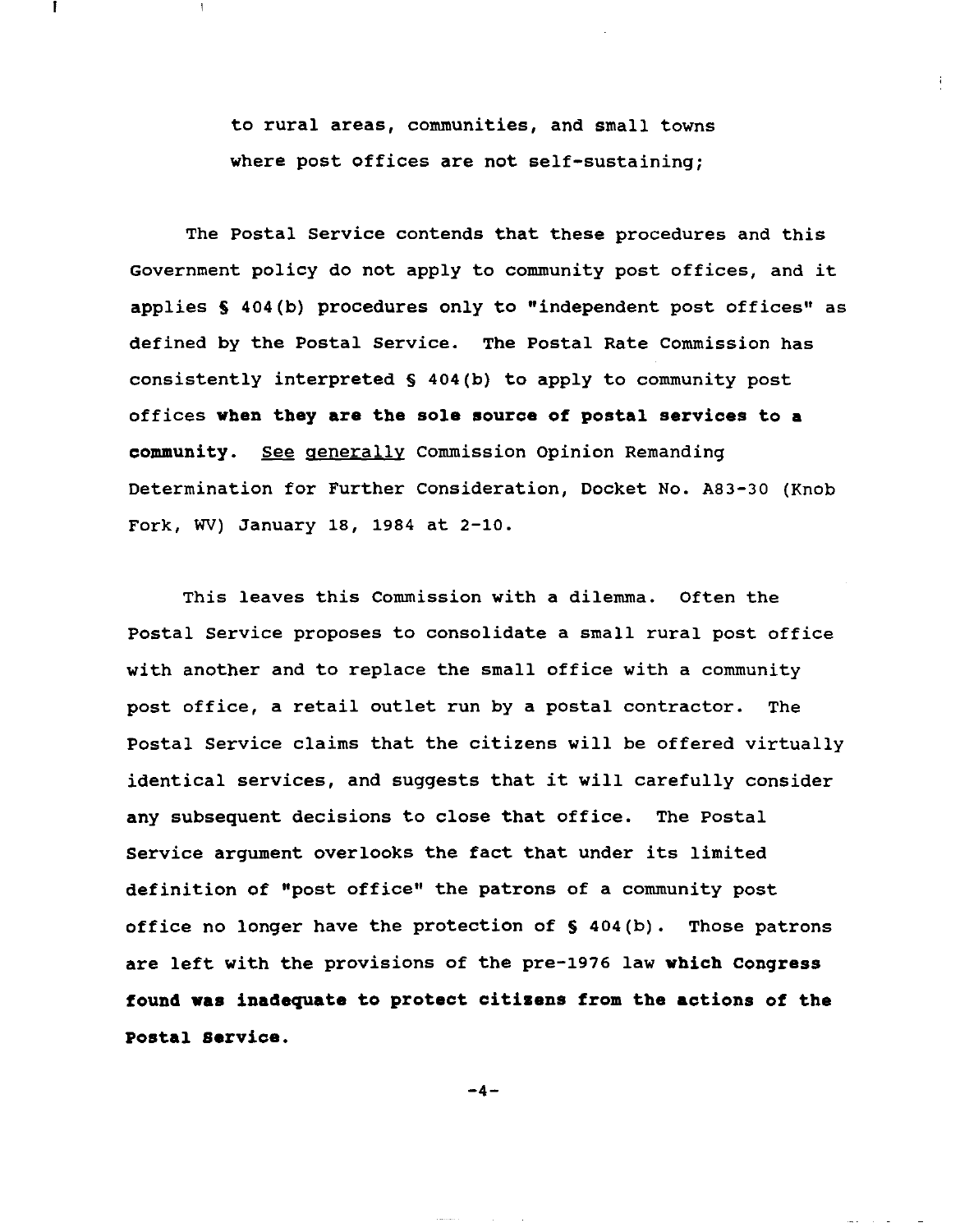If the Postal Rate Commission's interpretation of § 404(b) were followed by the Postal Service, patrons of community post offices would not lose that statutory protection. until the Postal Service acknowledges the existence of that protection, the Postal Rate Commission should give heavy weight to the effect of the Postal Service's present interpretation of § 404(b) when it reviews appeals from <sup>a</sup> consolidation of <sup>a</sup> rural post office in which <sup>a</sup> post office is replaced by <sup>a</sup> community post office.

We believe that in this case, the Postal Service has not adequately described the effect of this consolidation and the loss of patrons' rights; further, it has totally failed to address the concerns of the 1976 amendments that the policy of the Government, as stated in <sup>S</sup> 101(b) is that "the Postal Service shall provide <sup>a</sup> **maximum** degree of effective and regular postal services to rural areas  $\ldots$   $\ldots$  " [emphasis added] Depriving patrons of their right to appeal the closing of the only facility providing postal services to their community is not providing maximum effective and regular postal services. The Postal Service is using its narrow interpretation to undo the <sup>1976</sup> amendments to the Postal Reorganization Act. These actions of the Postal Service underscore the need for the 1976 amendments to guard the pUblic from Postal Service decisions which ignore the Government policy embodied in S 101(b).

-5-